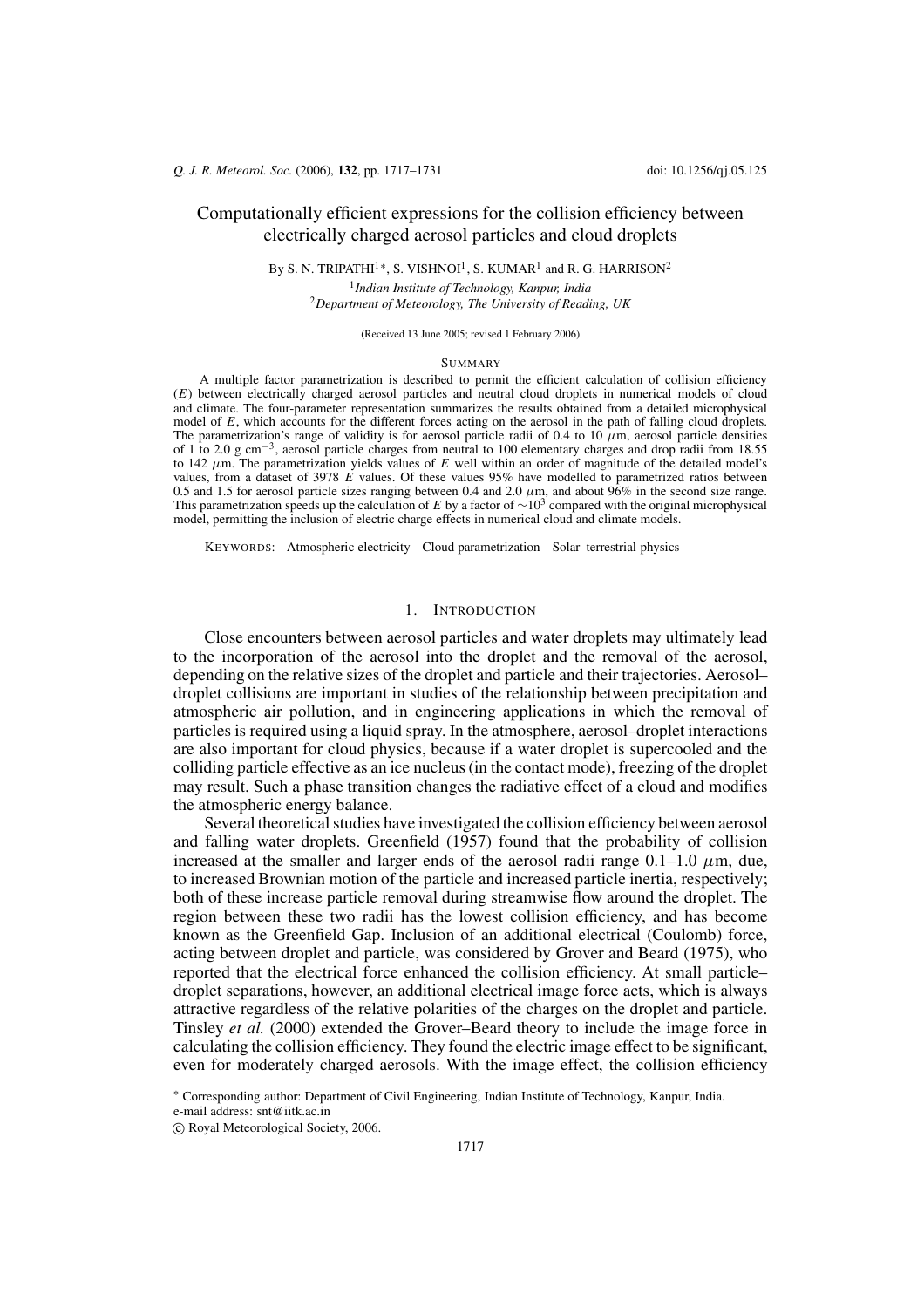increased by up to factor of 30 for aerosols carrying a, relatively large, 50 charges, compared with that for phoretic and Brownian effects with relative humidity in the range 95–100%. From the work of Tinsley *et al.* (2001) the effect of the phoretic forces for 98% relative humidity is equivalent to a charge of  $\sim$ 20 e on the aerosol particle, and for 85% a charge of  $\sim$ 100 e.

Tripathi and Harrison (2001, 2002) formulated a similar model for aerosol parti-<br>cle and cloud droplet collision, which calculated the collision efficiency for prescribed aerosol particle radius, particle charge, particle density and droplet radius. This calculation is computationally expensive, which prevents the straightforward inclusion of collision efficiency effects in cloud and climate models.

Since atmospheric aerosol is almost always naturally charged from the effects of atmospheric electricity and cosmic rays (Harrison and Carslaw  $2003$ ), the representation of collision efficiency changes in a computationally efficient manner is necessary if electrical effects on cloud processes are to be represented in cloud and climate models. One application of such modelling is in quantifying the role of solar changes in climate, since solar modulation of galactic cosmic rays may cause changes in atmospheric aerosol electrification and, with them, cloud and climate changes (Carslaw et al. 2002).

Some efforts have been made in the past to parametrize the collision efficiency. Slinn (1983) proposed a representation of collision efficiency from a fit to experimental data. This relationship was obtained by dimensional analysis of the equation of motion for the particles, but it did not take into account the electric charges on aerosol particle,<br>and was valid only for an aerosol particle density of 1.0 g cm<sup>-3</sup>. In this work we present a much more extensive parametrization for collision efficiency using the microphysical model of Tripathi and Harrison (2001, 2002); this includes the functional dependence on aerosol particle density, particle radius, particle charge and cloud droplet radius. The electric charge on droplets does not appreciably affect the collision efficiency for droplets carrying charges up to 1000 e (Tinsley *et al.* 2000) as commonly found in<br>weakly stratified clouds. For this reason, droplet charge is not included in the choice of parameters.

#### $2^{1}$ ELECTRIFIED AEROSOL REMOVAL MODEL

The Tripathi-Harrison electrified aerosol removal model provides the data for the comprehensive parametrization of collision efficiency,  $E$ , undertaken here. The model considers the frame of reference of a droplet, with the charged aerosol particle moving<br>towards it. When the charged particle comes near to a droplet, it induces an image charge on the droplet, which is assumed to be initially neutral (e.g. Tinsley *et al.* 2000). This results in an attractive image force between aerosol particle and cloud droplet irrespective of the relative polarity of charge on the droplet and aerosol. The model incorporates the forces previously applied by Grover *et al.* (1977) (i.e. drag, gravitational, inertial and Coulomb forces) and the electrical image force given by Tinsley et al. (2000), assuming aerosol charges typical for atmospheric particles in nonthunderstorm conditions (Tripathi 2000). The model considers the flow field around the droplet to be governed by the Navier-Stokes equation rather than Stokes' law, as assumed by Tinsley et al. (2000). Drag forces are computed by solving the complete Navier-Stokes equation of motion for steady, incompressible flow past a rigid sphere,<br>using a method originally developed by LeClair *et al.* (1970). The trajectory of the aerosol particle moving past the water drop is analysed, and the collision efficiency is calculated. Collision efficiencies are in excellent agreement with those calculated by Grover and Beard (1975) when only the long-range Coulomb force was included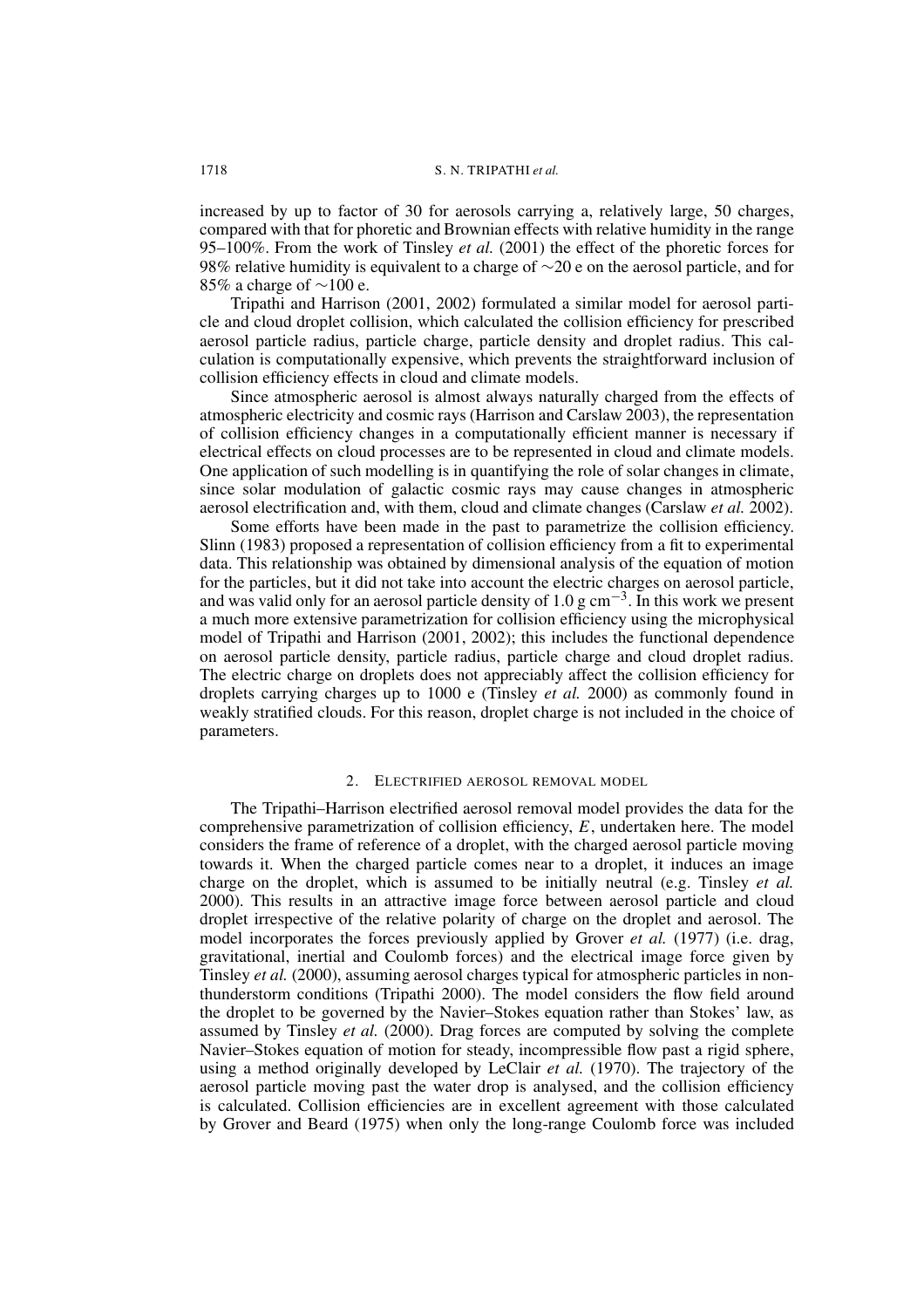| <u>KARU SE MEREKANI I KUTHA ILI SE</u>          |                                                                                                                             |
|-------------------------------------------------|-----------------------------------------------------------------------------------------------------------------------------|
| Aerosol density $\rho$<br>$(g \text{ cm}^{-3})$ | 1.0, 1.5, 2.0                                                                                                               |
| Aerosol charge $q$                              | 0, 5, 10, 20, 50, 100                                                                                                       |
| (e)                                             |                                                                                                                             |
| Aerosol radius a<br>$(\mu m)$                   | First size range $(0.2–2.0 \ \mu m)$<br>0.4, 0.5, 0.6, 0.7, 0.8, 0.9, 1.0, 1.1, 1.2, 1.3, 1.4, 1.5, 1.6, 1.7, 1.8, 1.9, 2.0 |
|                                                 | Second size range $(2.0-10 \ \mu m)$                                                                                        |
|                                                 | 2, 2, 2, 2, 4, 2, 6, 2, 8, 3, 0, 3, 2, 3, 4, 3, 6, 3, 8, 4, 5, 6, 7, 8, 9, 10                                               |
| Droplet radius A<br>$(\mu m)$                   | 18.55, 23.4, 26.77, 31.74, 41.5, 52.5, 62.1, 70, 76.89, 88.72, 100.7, 104, 142                                              |

TARI F 1 RANGE OF INPUT PARAMETERS IN THE COLLISION EFFICIENCY PARAMETRIZATION

(Tripathi and Harrison 2002). The collision efficiency using this model was given in Tripathi and Harrison (2002) for particle radii in the range  $0.4-4.0 \mu$ m, particle densities of 1.0–2.0 g cm<sup>-3</sup>, and particle charges from 0–100 e. The difference between the collision efficiencies calculated by Tripathi and Harrison (2002) and Tinsley et al. (2000) when image forces were considered, is attributed to the more explicit treatment of the inertial force. Collision efficiencies from the model were also used to calculate scavenging coefficients of radioactive aerosols (Tripathi and Harrison, 2001), which can acquire substantial electrical charges.

#### $\overline{3}$ PARAMETRIZATION OF MODEL RESULTS

The intention of this work is to parametrize the effects of electric charges on the collision efficiency between charged aerosols and neutral drops, in order to provide a computational method for use in cloud or climate models. To optimize the fit to the model, the parametrization has been divided into two aerosol particle ranges: 0.4 to 2  $\mu$ m, where electric forces are dominant; and 2 to 10  $\mu$ m, where the inertial force is dominant. There are a few cases, as can be seen in following section, where the two parametrizations do not agree with each other at 2.0  $\mu$ m, but neither is likely to agree exactly with the data. Errors in the fitting for these radii where the collision efficiency is low is less important for application in cloud models than the errors of a factor of two or more in the electrical branch where the collection efficiencies are high.

The electrified-aerosol removal model was run for a range of input parameters selected to span conditions common in the atmosphere: drop radius  $18.5\overline{5}$ -142  $\mu$ m, particle radius ranges 0.4–2.0  $\mu$ m and 2.0–10  $\mu$ m, particle density 1.0–2.0 g cm<sup>-3</sup>, and particle charge  $0-100$  e for atmospheric pressure 900 hPa and temperature 10 °C. In the aerosol particle range 0.001–0.4  $\mu$ m the sizes of particles are sufficiently small for Brownian forces to become important, and the Tripathi and Harrison model is not applicable. This has restricted the range of aerosol radii used to 0.4–10  $\mu$ m.

Using increments across the parameters as specified in Table 1, the final grid for parametrization contains a total of 3978 points for each range, although the data were filtered for efficiency with any value of  $E$  less than  $10^{-4}$  deleted. The approach used in the parametrization was that of a multi-variable polynomial, consisting of the powers of independent variables (droplet radius, A; aerosol radius, a; cos  $\rho$  where  $\rho$  is the aerosol material density;  $\exp q$ , where q is the aerosol charge), determined using the software package Mathematica (Modgil et al. 2005). A least-squares fit to the dataset, as a linear combination of functions of independent variables, was used to arrive at an initial parametrization of  $E$ . The basis function was chosen according to the nature of the individual curves of the functional dependence for each of the four independent variables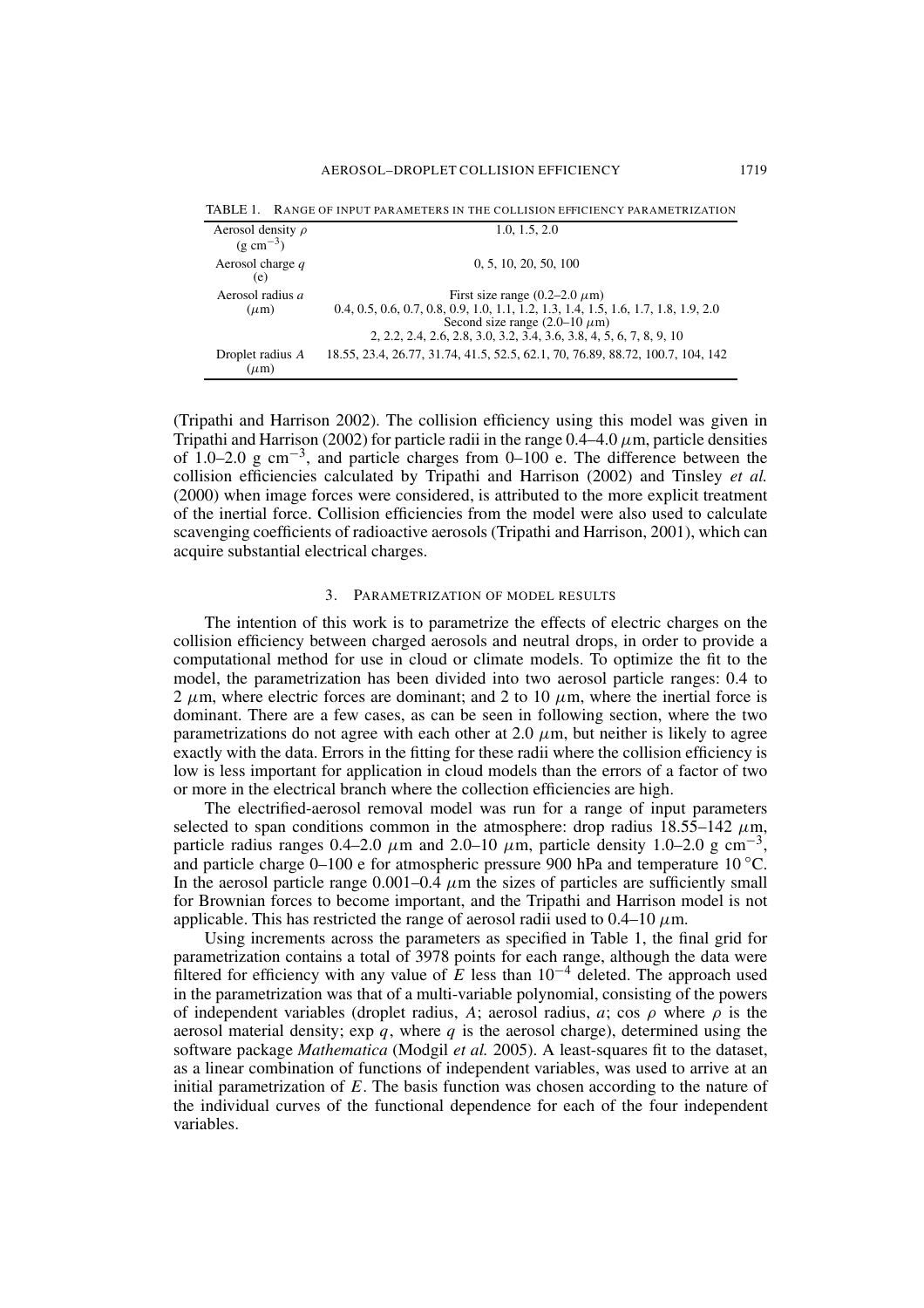

Figure 1. Histogram showing frequencies of occurrence of various ratios of modelled to parametrized collision efficiencies ( $E_m/E_p$ ) for aerosol particle radii in the range 0.4 to 2  $\mu$ m.

A better fit was found using the natural logarithms of  $a$  and  $E$ , which also circumvented a difficulty with *Mathematica* in fitting an exponential function in four variables. The new dataset was generated by transformation from the dataset obtained from the model, for fitting, by taking natural logarithm of  $a$ , and  $E$ . Finally the expression obtained from the parametrization is found to be a very good fit\*.

#### $\overline{4}$ **RESULTS AND DISCUSSION**

The expressions obtained from the parametrization give  $E$  values close to those from the microphysical model. For a comparison between the fitted and modelled values, a histogram of the frequency of occurrence of the ratio of model values,  $E_m$ , to parametrized values,  $E_p$ , is given in Figs. 1 and 2. Defining the fitting efficiency as the percentage of points where the ratio of model values to parametrized values falls between 0.5 and 2.0 for the condition  $E > 10^{-4}$ , the efficiency from the parametrization is ~95% and ~96% for the aerosol size ranges 0.4–2.0  $\mu$ m and 2.0–10  $\mu$ m, respectively.

A more illuminating comparison can be made on a point-to-point basis, by visually comparing the values of  $\overline{E}$  obtained from the model with those from the parametrization. The values of  $E$  for all the drops were compared during the parametrization. Curves for several representative drop sizes are given here to provide visual confirmation of the parametrization's effectiveness.

For drop radius 18.55  $\mu$ m: Figs. 3(a1) and (a2) each show that the parametrization function values ( $E_p$ , full lines) follow the same form as model values ( $E_m$ , dotted lines), for the two aerosol size ranges, respectively; they also show a change with aerosol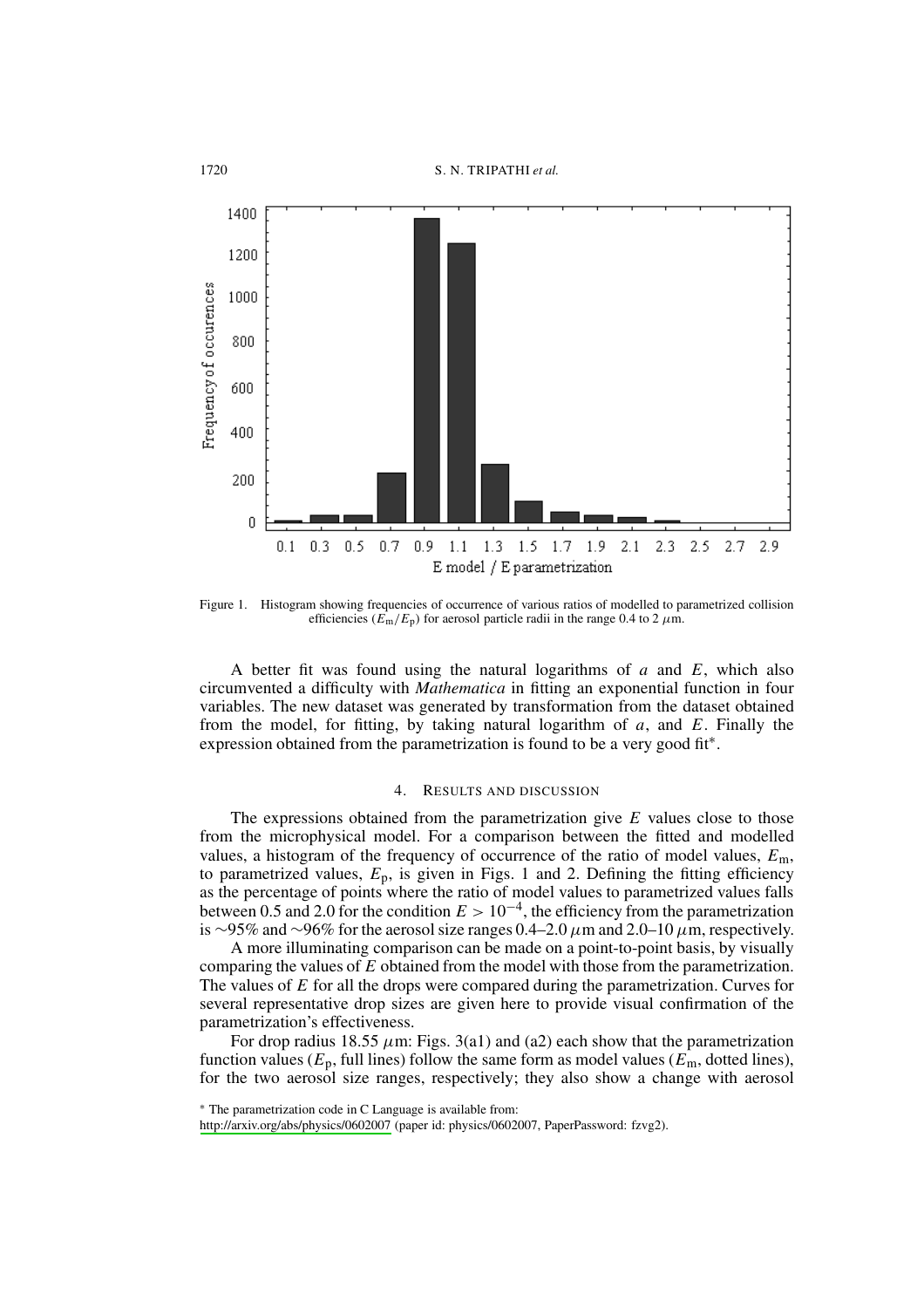

Figure 2. As Fig. 1 but for aerosol particle radii in the range 2 to 10  $\mu$ m.

particle charge. The parametrized values are mostly very close to the model values. In Fig. 3(b1), for a larger density,  $\rho$ , the parametrized function remains sensitive to the aerosol charge, but somewhat overestimates  $E_m$  for aerosol charges 0 and 100 e for aerosol radii 0.5 to 1.5  $\mu$ m, and conversely underestimates  $E_m$  for aerosol charges 10 and 20 e for particle radii from 0.5 to 1.5  $\mu$ m. In Fig. 3(b2) the collision efficiency is less than  $10^{-4}$  for aerosol particles greater than 2.5. In Fig. 3(c1) the  $E_p$  values conform with  $E_m$  values for most aerosol radii; but in Fig. 3(c2) no model values are shown since the collision efficiency is always less than  $10^{-4}$  for all aerosol particle radii.

For drop radius 31.74  $\mu$ m: in Fig. 4(a1) and (a2) the parametrization values follow a similar pattern to the model values for drop radius  $A = 31.74 \ \mu m$  and  $\rho = 1.0 \ \text{g cm}^{-3}$ . In Fig. 4(b1) the  $E_p$  and  $E_m$  values are very similar for all particle charges. In Fig. 4(b2) for the particle range 2.6–3.6  $\mu$ m the parametrization overestimates the values in the Greenfield Gap region. In Figs.  $4(c1)$  and  $(c2)$  the parametrized values are mostly very near to the model values. It is clear that as the aerosol particle radius increases the collision efficiency values overlap. The reason for this is that for large aerosol radii the inertial force become important and the effect of charge on collision efficiency is negligible.

For drop radius 41.5  $\mu$ m: in Figs. 5(a1), (a2), (b1) and (c1)  $E_p$  follows the same trend as the model value, whereas in Figs. 5(b2) and (c2) for aerosol radii  $4 < a < 8 \mu m$ it deviates from the model, although only slightly in most of the cases.

For drop radius 52.5  $\mu$ m: in Fig. 6(a1)  $E_p$  is similar to  $E_m$  both in trend and magnitude. In Figs. 6(b1) and (c1), for particle range  $1-2 \mu m$ , the parametrized function underestimates the model values. In Fig. 6(a2) the  $E_p$  values are close to  $E_m$  whereas in Figs. 6(b2) and (c2), for  $a > 4$   $\mu$ m, the values differ but are well within 20%.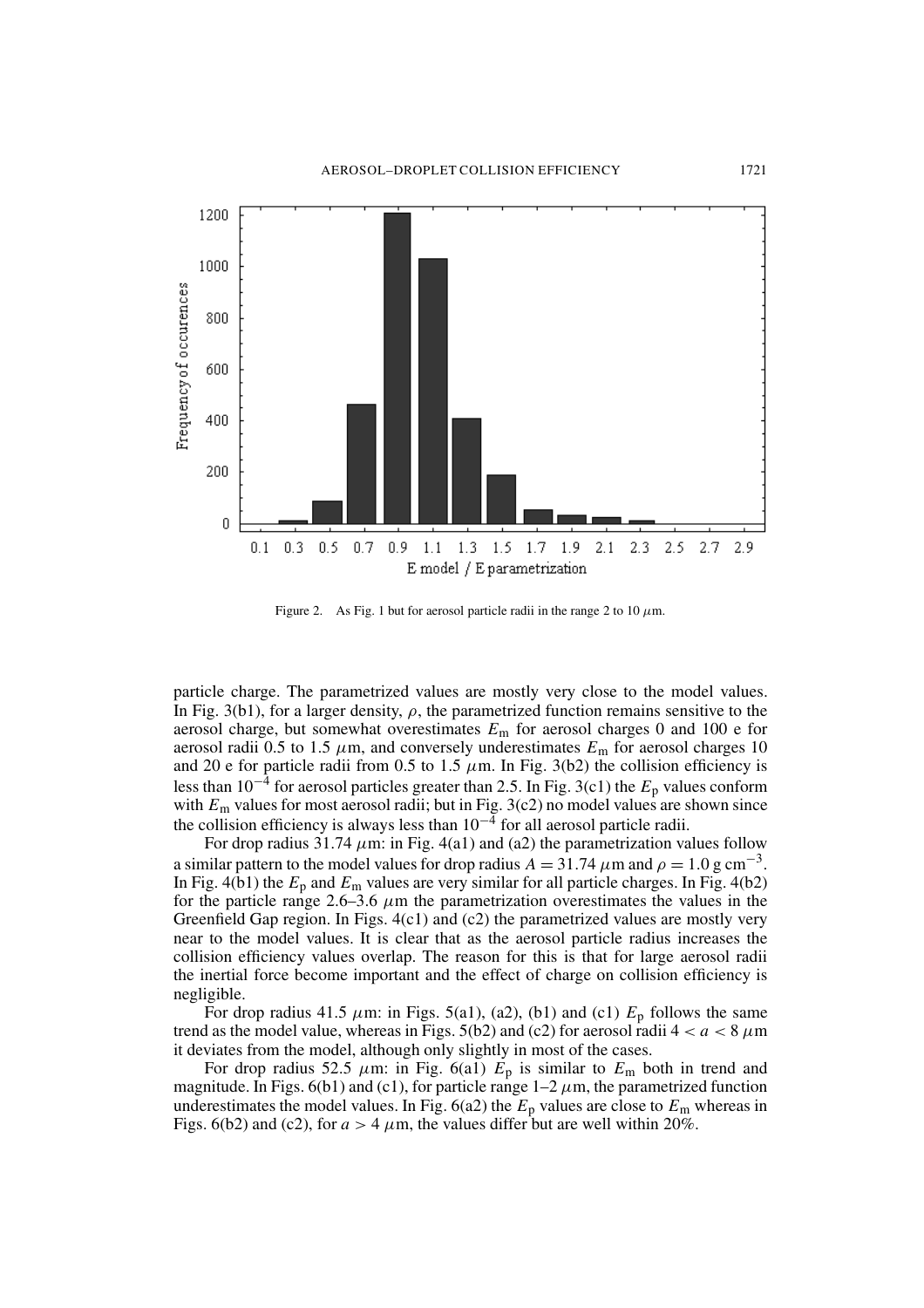

Figure 3. For drop radius 18.55  $\mu$ m: (a1) collision efficiency, E, as a function of aerosol radius ( $\mu$ m) from the parametrization function and microphysical model aerosol charge 0–100 e, aerosol density 1 g cm<sup>-3</sup>, and for aerosol radius 0.4–2  $\mu$ m. (a2) Same as (a1) but for aerosol radius 2–10  $\mu$ m; (b1) as (a1) but for aerosol density 1.5 g cm<sup>-3</sup>; (b2) as (a2) but for aerosol density 1.5 g cm<sup>-3</sup>; (c1) as (a1) but for aerosol density 2 g cm<sup>-3</sup>; (c2) as (a2) but for aerosol density 2 g  $\text{cm}^{-3}$ .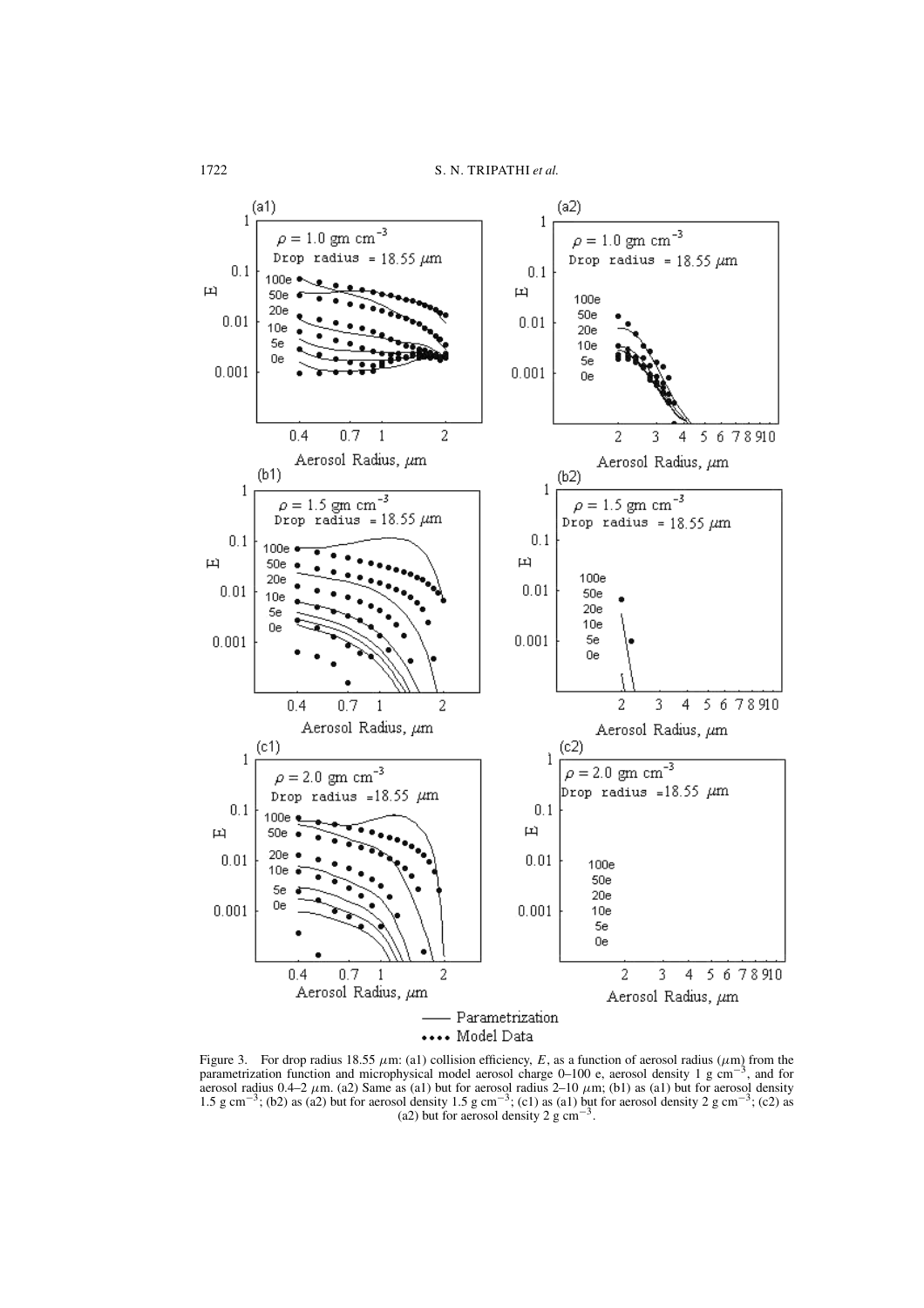

Figure 4. Same as Fig. 3 but for drop radius  $31.74 \mu$ m.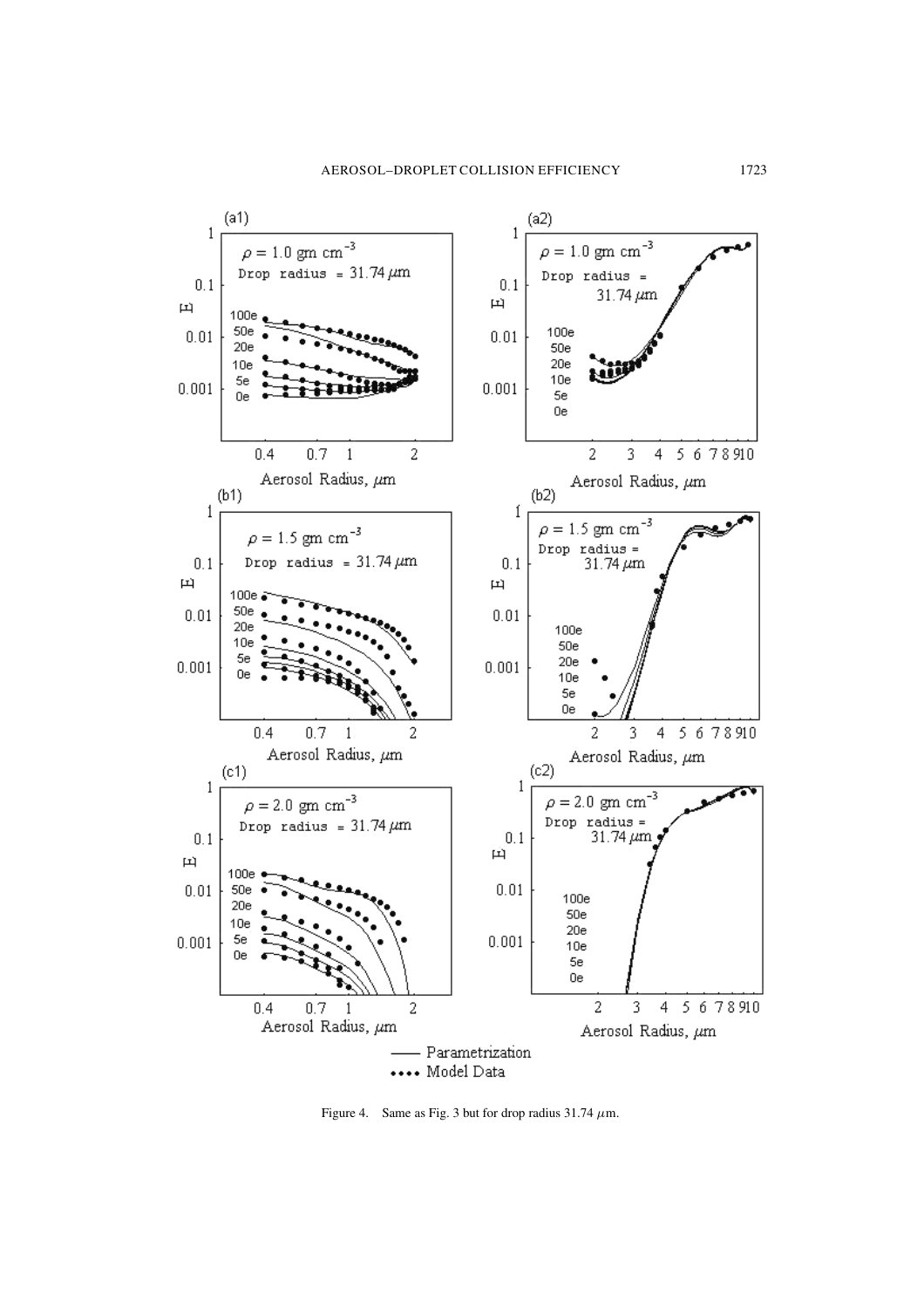

Figure 5. Same as Fig. 3 but for drop radius 41.5  $\mu$ m.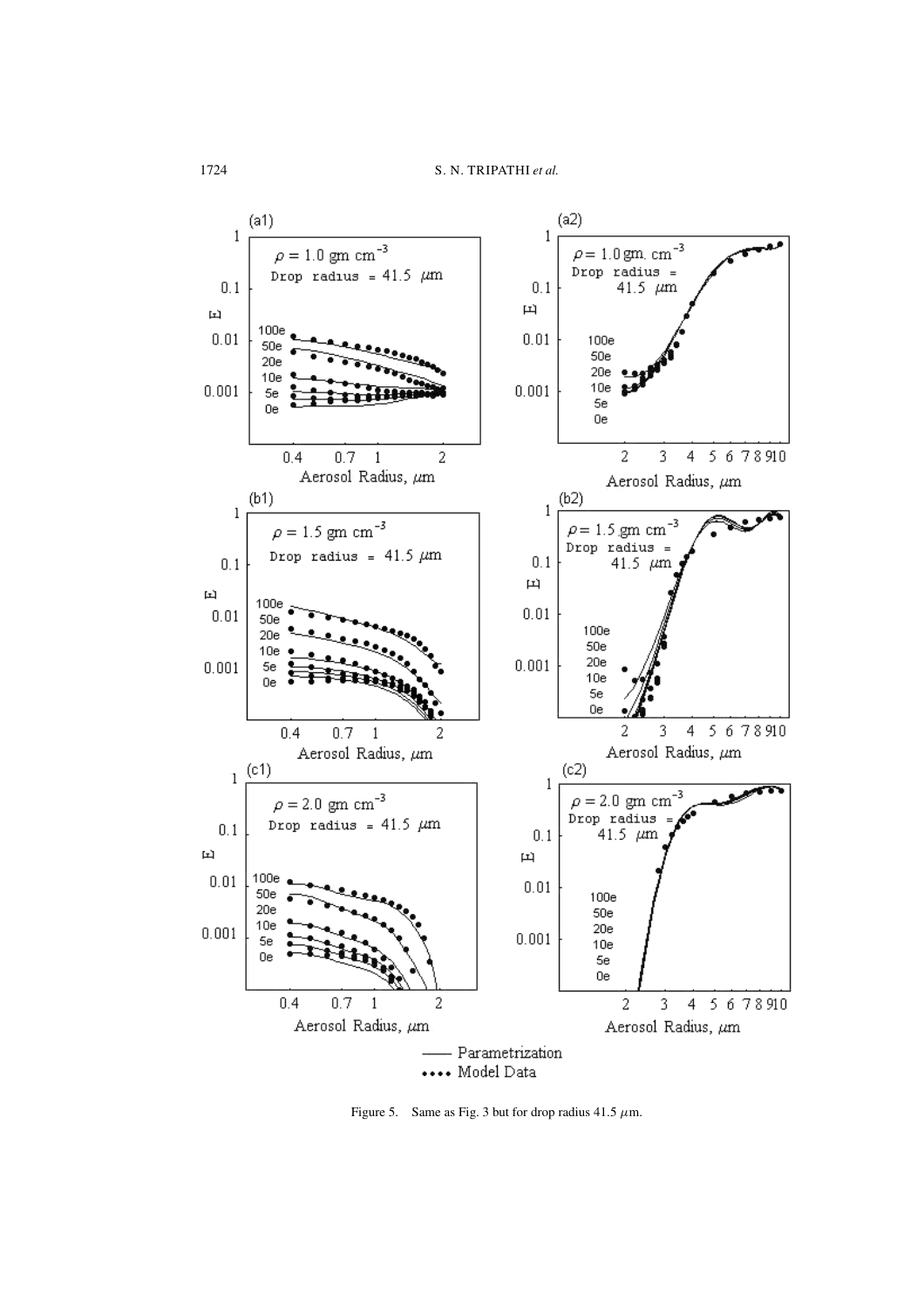

Figure 6. Same as Fig. 3 but for drop radius 52.5  $\mu$ m.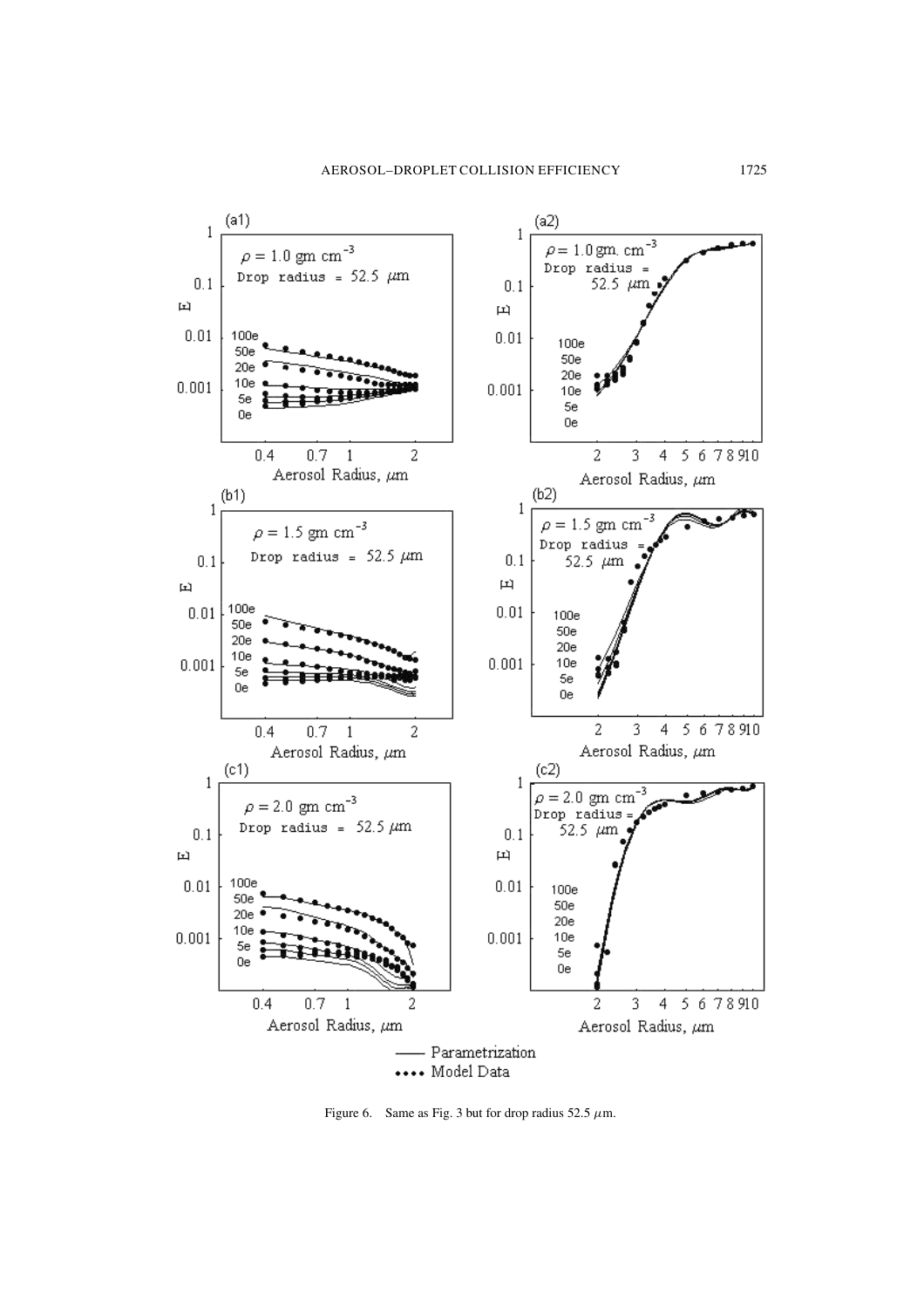

Figure 7. Same as Fig. 3 but for drop radius 70  $\mu$ m.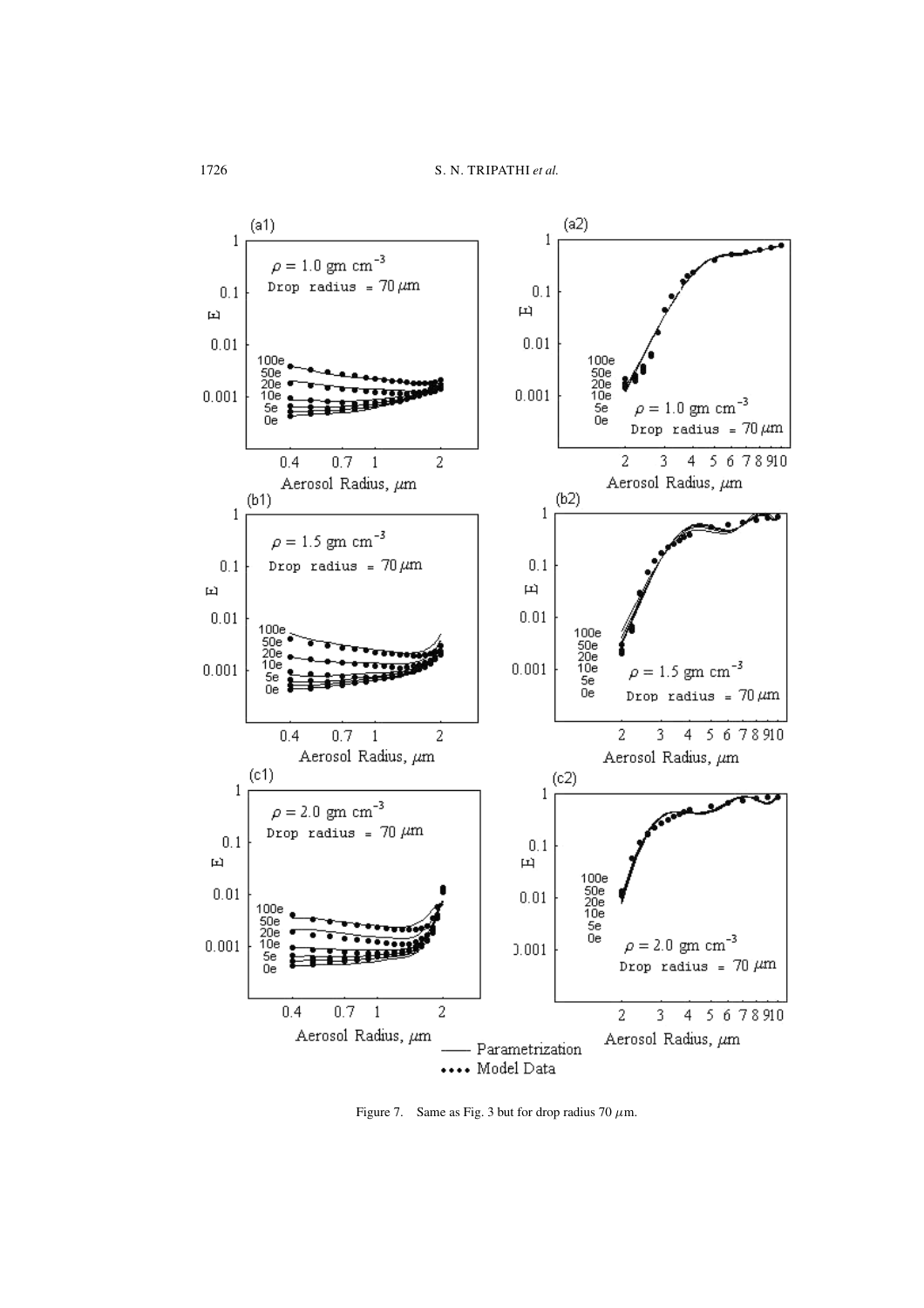

Figure 8. Same as Fig. 3 but for drop radius 88.72  $\mu$ m.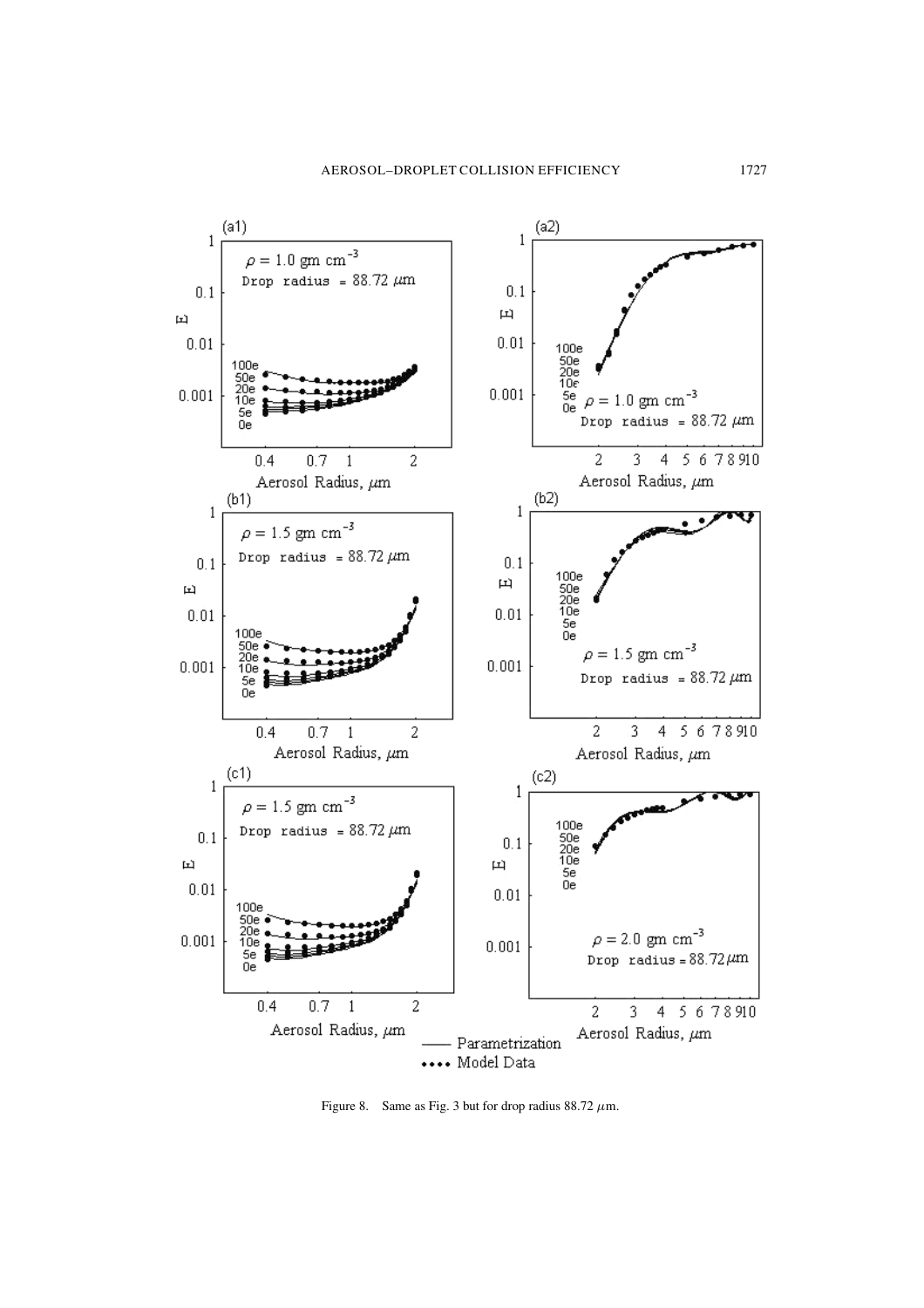

Figure 9. Same as Fig. 3 but for drop radius 104  $\mu$ m.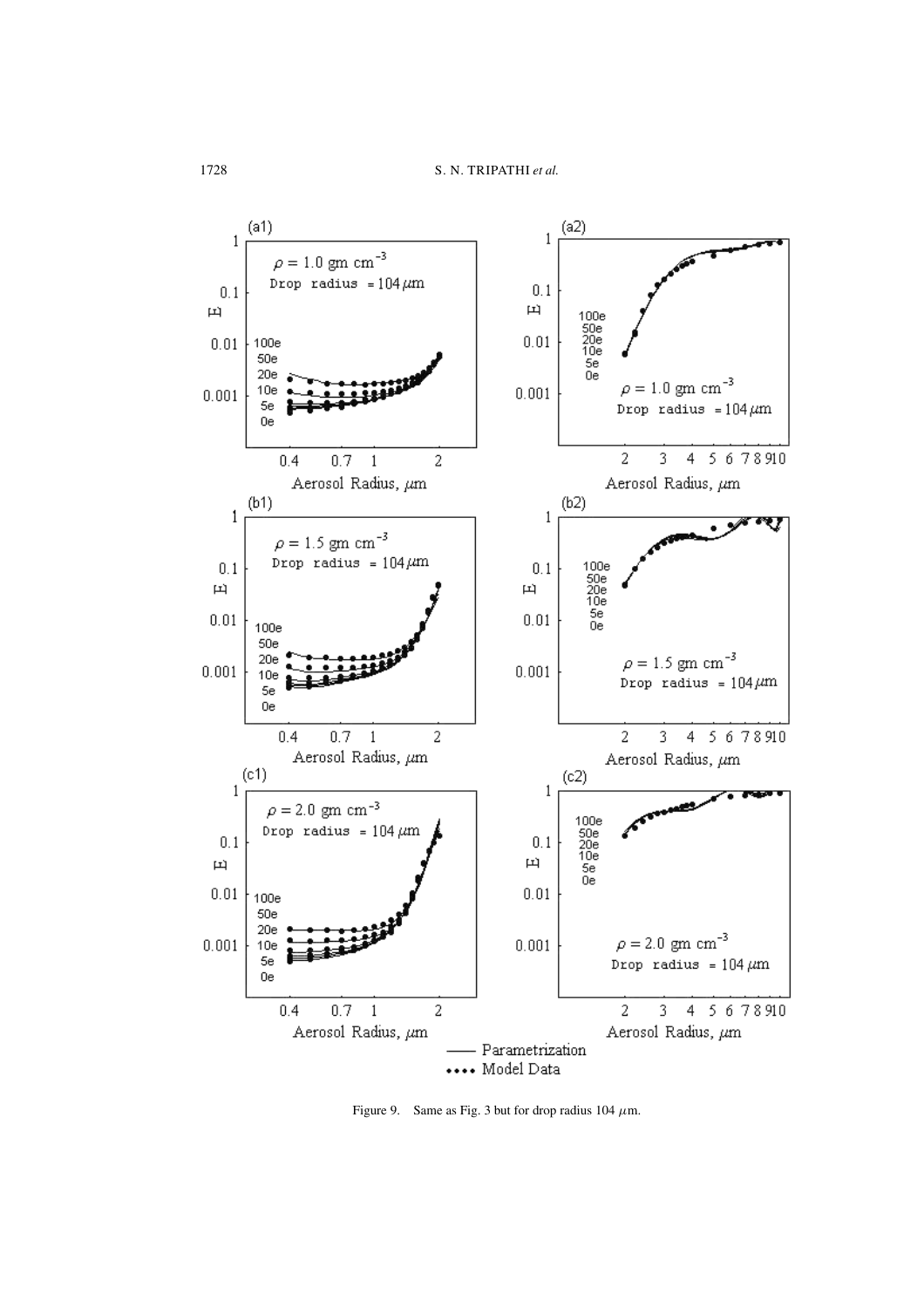

Figure 10. Same as Fig. 3 but for drop radius 142  $\mu$ m.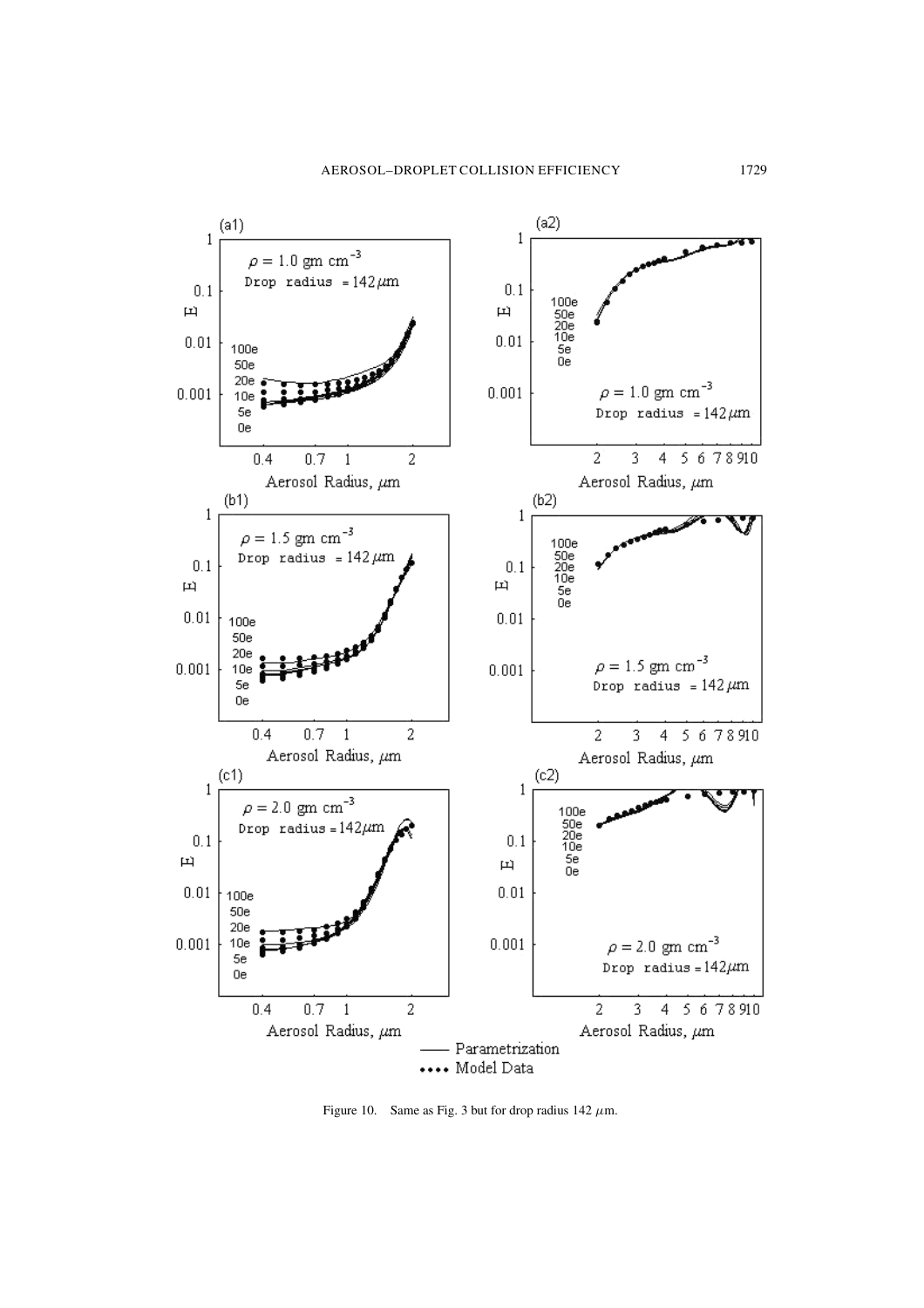For drop radius 70  $\mu$ m, in Figs. 7(a1), (a2), (b1) and (c1) the parametrization functions follow similar patterns to those of model values, whereas in Figs. 7(b2) and (c2) the  $E_p$  values slightly deviate from  $E_m$  in the particle range  $4 < a < \overline{8} \mu m$ .

For drop radius 88.72  $\mu$ m: in Figs. 8(a1), (a2), (b1) and (c1) the parametrization function gives exactly the same values as those of the model for all particle charges. In Figs.  $8(b2)$  and  $(c2)$  the parametrization function captures the form of the detailed model, except for a deviation between aerosol radius  $4-10 \mu m$  (up to a maximum of  $20\%$ ).

For drop radius 104  $\mu$ m: in Fig. 9 the parametrization function gives very similar values to the model in almost all cases. The agreement between  $E_p$  and  $E_m$  is excellent except in Figs. 9(b2) and (c2) for the particle range 4–10  $\mu$ m.

For drop radius 142  $\mu$ m: in Fig. 10 for  $a < 2$   $\mu$ m the parametrization function is in good agreement with the model, but above 4  $\mu$ m the values deviate  $\pm 20\%$  from the model. It should be emphasized that the parametrization always shows sensitivity to aerosol charge, no matter how small the values of charge.

### 5. CONCLUSION

The four-dimensional parametrization of collision efficiency between charged particles and neutral cloud water droplets is shown to represent the modelled values over a wide range of parameters. The parametrized values are, at worst, within a factor of four of modelled values, and 91.5% are within a factor of two. The time taken by the microphysical model to run on a 64 bit, 256 MB RAM PC is  $\sim$ 7.15 h, whereas the parametrization function, operating on the same computer, gives the results in 25 s. This factor of  $10<sup>3</sup>$  increase in speed will permit the inclusion of charged aerosoldroplet collision efficiency calculations in a variety of cloud, pollution removal and radioactivity-dispersion models.

### **ACKNOWLEDGEMENT**

We acknowledge the financial support from the RESPOND programme of the Indian Space Research Organization.

### **REFERENCES**

Carslaw, K. S., Harrison, R. G. and 2002 Cosmic rays, clouds and climate. Science 298, 5599, 1732-1737 Kirkby, J.

1975

- Greenfield, S. 1957
- Grover, S. N. and Beard, K. V.
- Grover, S. N., Pruppacher, H. R. 1977 and Hamielec, A. E.
- Harrison, R. G. and Carslaw, K. S. 2003
- LeClair, B. P., Hamielec, A. E. and 1970 Pruppacher, H. R.
- 2005 Modgil, M. S., Kumar, S., Tripathi, S. N. and Lovejoy, E.R.
- Rain scavenging of radioactive particulate matter from the atmos
	- phere. *J. Meteorol.*, **14,** 115–125 A numerical determination of the efficiency with which electrically charged cloud drops and small raindrops collide with electrically charged spherical particles of various densities. J. Atmos. Sci., 32, 2156-2165
	- A numerical determination of the efficiency with which spherical aerosol particles collide with spherical water drops due to inertial impaction and phoretic and electrical forces. J. Atmos. Sci., 34, 1655-1663
	- Ion-aerosol-cloud processes in the lower atmosphere. Rev. Geophys., 41(3), 1012, doi: 10.1029/2002RG000114
	- A numerical study of the drag on a sphere at low and intermediate Reynolds numbers. J. Atmos. Sci., 27, 308-315
- A parametrization of ion induced nucleation of sulphuric acid and water for atmospheric conditions. J. Geophys. Res., 110(109), doi: 10.1029/2005 2004JD005475